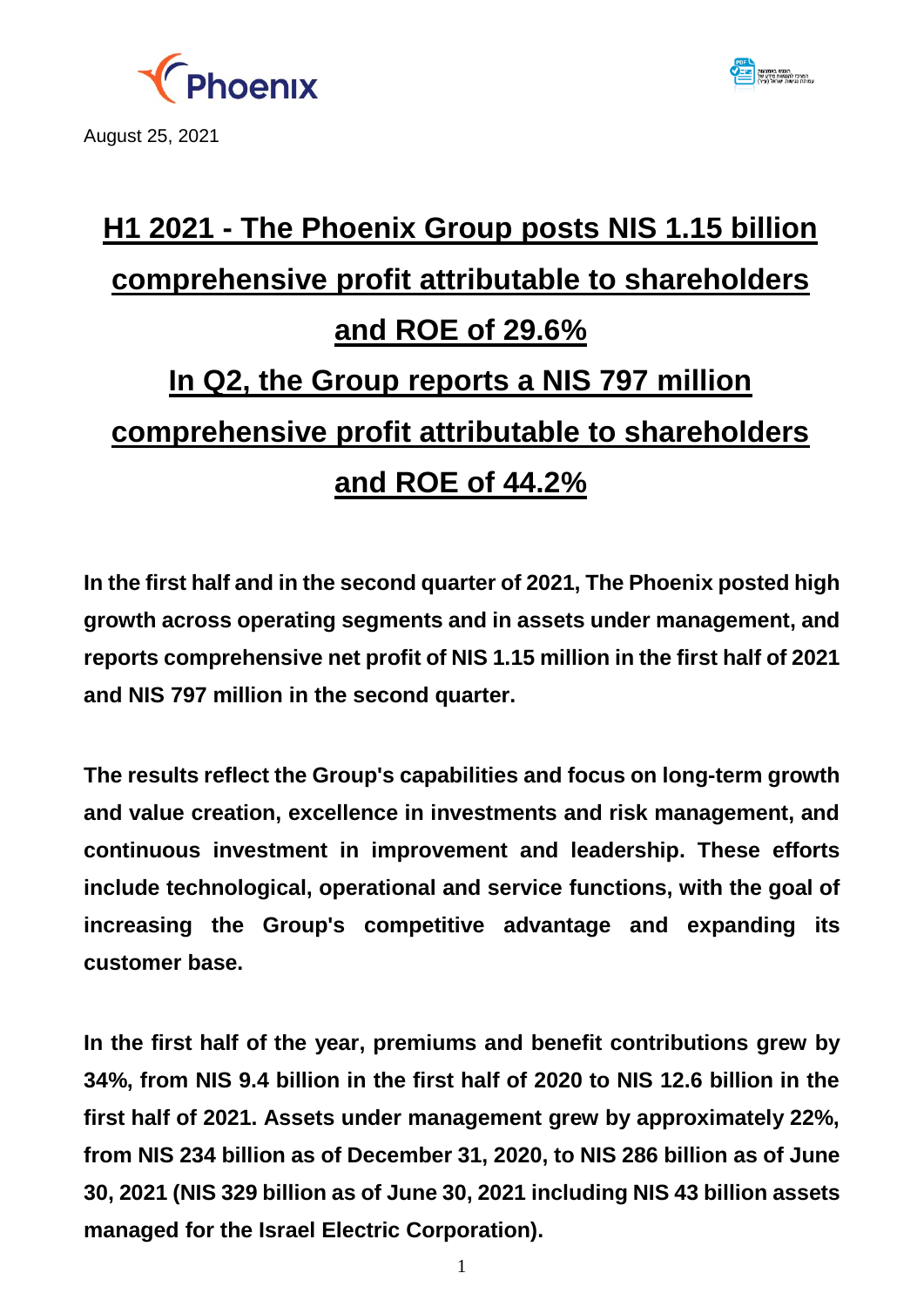

**In the second quarter and as part of the execution of its strategic plan for unlocking and creating value across its portfolio of activities, the Group successfully led the IPO of "Gama", market leader in SME credit, on the Tel Aviv Stock Exchange. Through the IPO, the Phoenix also acquired control of Gama, reaching 61.6% holdings. Following the IPO and after achieving control, the Phoenix recorded a one-time net capital gain of approximately NIS 220 million in the second quarter, and will drive together with Gama's management the growth and value creation in the coming years. At the same time, the divestment of senior housing business Ad 120 is ongoing, and after the end of the quarter the Phoenix signed an exclusivity agreement, pursuant to a binding offer, with the Shapir Group, for the purchase of control of Ad-120 at an equity value of NIS 1.35 billion. If the transaction is completed, the Phoenix's holdings in Ad 120 will be 47%, and it shall record a one-time net capital gain in the range of NIS 220-270 million. In addition, during the second quarter, Excellence Pension and Provident Management Company was transferred as dividend in kind from The Phoenix Insurance to the Phoenix Holdings, and during the third quarter we intend to complete the integration of Halman Aldubi.** 

**After the end of the quarter and as part of the implementation of the Group's strategy, the Phoenix Insurance issued Restricted Tier 1 capital in the amount of NIS 200 million to institutional investors and an additional NIS 1 billion to The Phoenix Holdings in exchange for previously issued capital notes. The new bonds issued on the TACT-Institutional trading platform. The issuance was the first Tier 1 capital placement by an insurance company in Israel, strengthening Phoenix Insurance's capital and significantly improving the Group's liquidity.**

2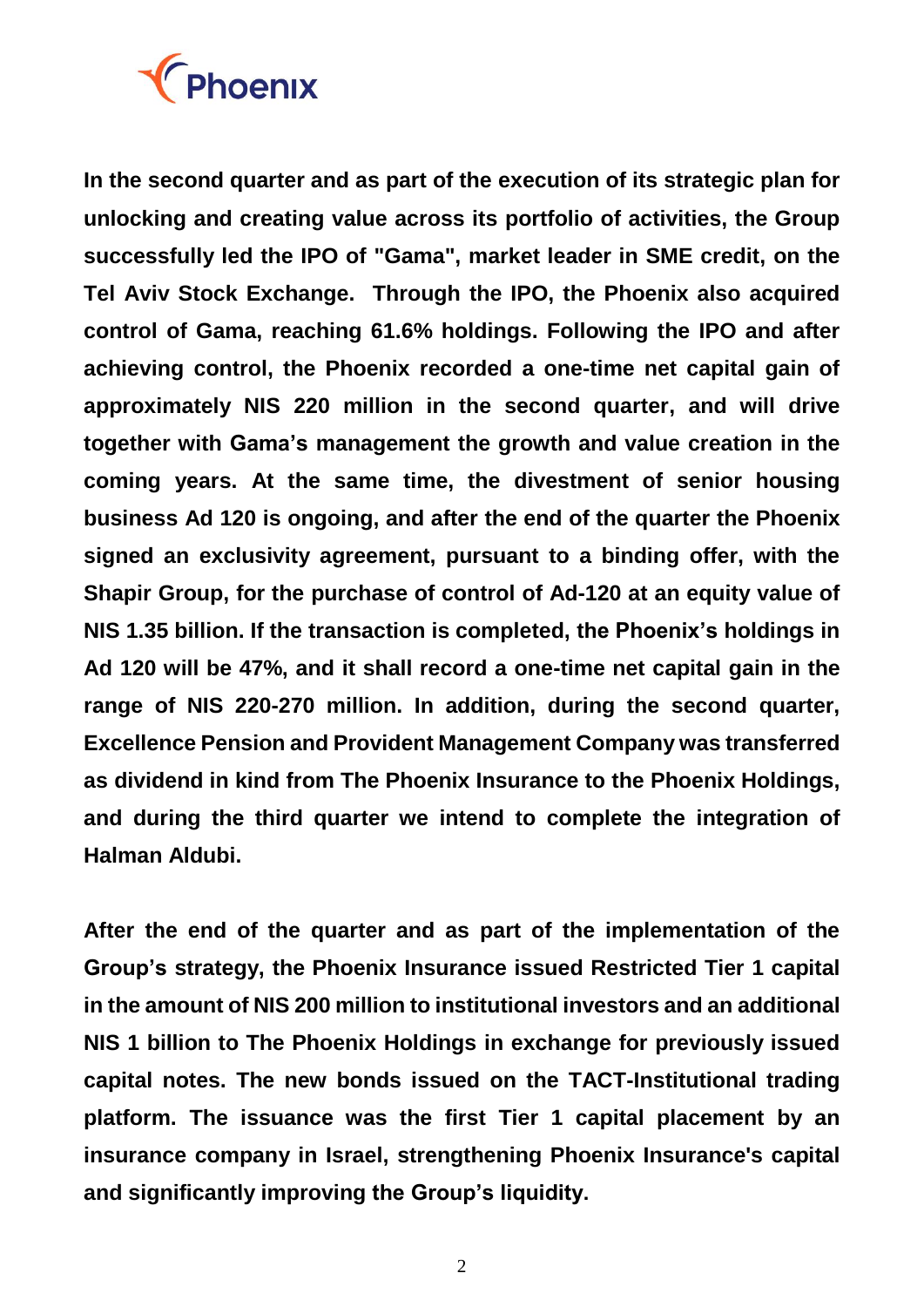

**Disciplined value creation and strategic execution have enabled us to achieve outstanding results in the first half of the year. Looking forward, we intend to accelerate our plans, based on the organizational and technological infrastructure we have built over the past year.**

**The results are the result of the efforts of the Group's employees and managers, and those of our partners - the insurance agents, pension advisers, and bank-based financial advisers. We believe that continued improvement of our client value propositions, and the ongoing investment in people, infrastructure, and partners, will further strengthen the Group's performance over time.**

**The Group's results reflect our clear and focused strategy and the true partnerships our companies and people.**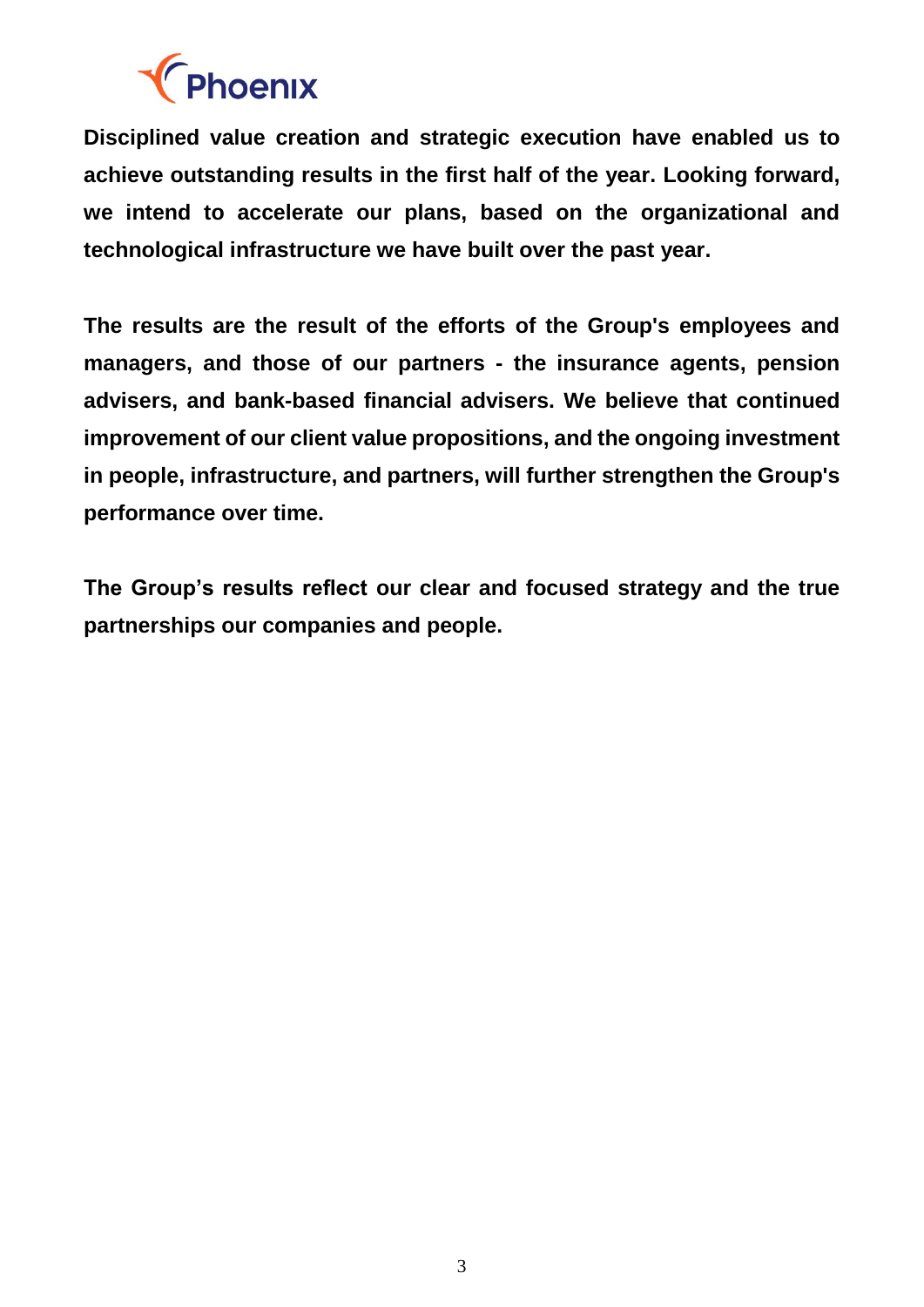

-

**As of June 30, 2021, the Company's shareholders' equity was NIS 8.7 billion, compared to NIS 6.8 billion as of June 30, 2020.**

**\*\*\***

**In the first half of 2021, the return on equity for shareholders was 29.6%, compared to 5.2% in the same period of last year. In the second quarter of 2021, the return on equity for shareholders is 44.2%, compared with 55.3% in the same quarter last year. \*\*\***

**The Phoenix Insurance published its solvency ratio report as of December 31 2020, according to which the solvency ratio - taking into account the transitional provisions <sup>1</sup> <sup>1</sup> - is 186% , without of the transitional provisions, the ratio is 110% . According to the Phoenix Insurance's capital plan, the minimum solvency ratio target, without of the transitional provisions, is set at 105% and will reach 135% at the end of the transitional period.** 

**\*\*\***

**In August, 2021, the Phoenix Insurance issued an Additional Tier 1 capital instrument totaling approximately NIS 200 million, recognized as regulatory capital under the Economic Solvency Regime, in order to strengthen its capital and improve its solvency ratio. The capital instrument is currently traded on the TACT-Institutional trading platform. The Tier 1 capital instrument was rated A+ by Ma'alot S&P.**

**As part of the issuance, Phoenix Insurance issued to the Phoenix Holdings approximately NIS 1 billion of the capital instrument in exchange for Tier 1 capital notes issues previously.** 

**\*\*\***

**As of the reporting date, the Company completed the share buyback plan announced in 2020, with a total amount of NIS 100 million.**

**On August 24, 2021, the Company's Board of Directors approved a share buyback plan for a period of one year, totaling up to NIS 100 million; the plan was approved given the price of the Company's shares as of the date of the approval constitutes an attractive economic opportunity for the Company; the plan was approved after the** 

<sup>1</sup>The solvency data was adjusted for the dividend distribution and transfer of the shares of Phoenix Pension and Provident Funds, which took place on June 6, 2021, and the application of regulatory changes that occurred subsequent to the reporting date.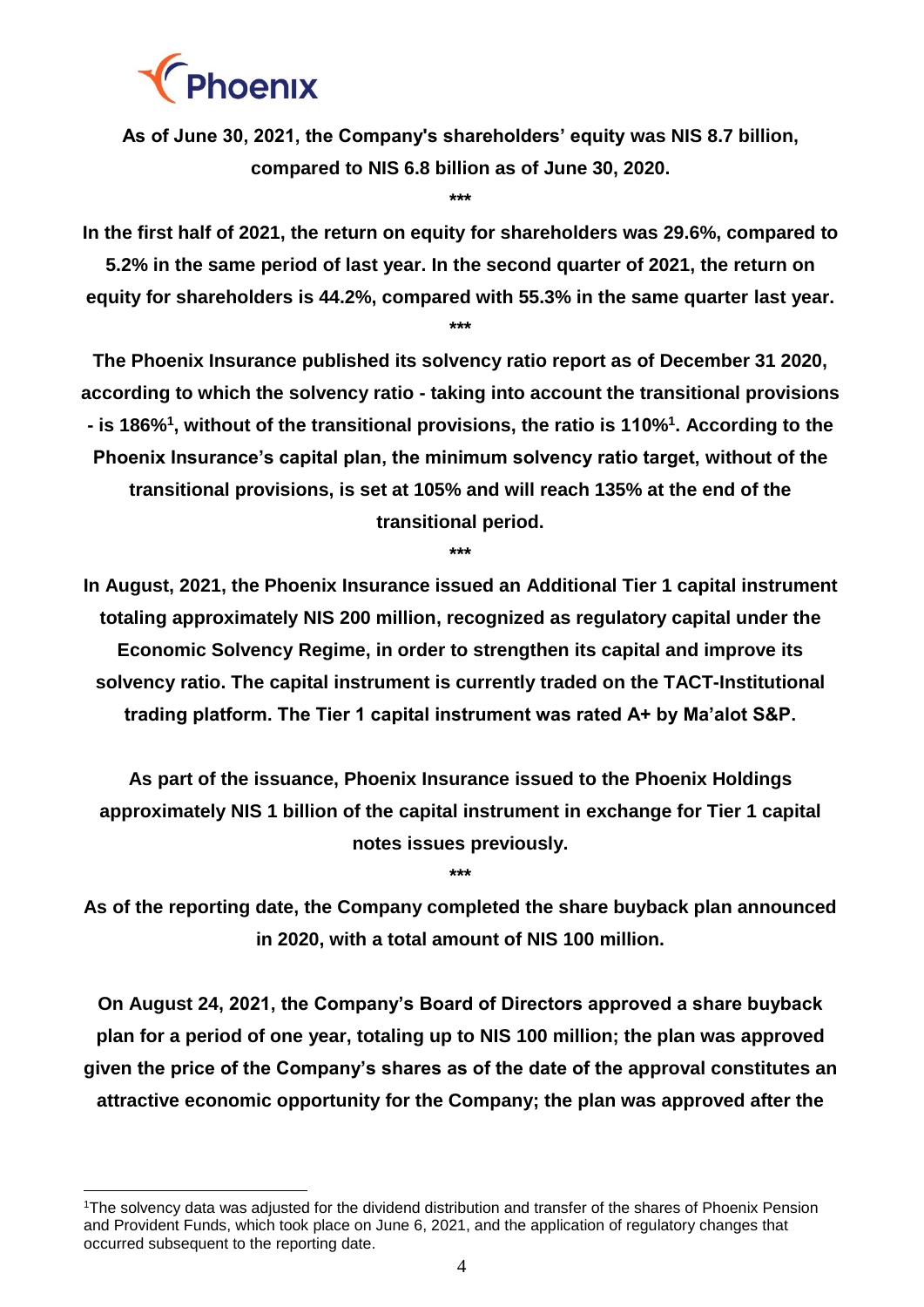

**Board of Directors ensured that the Company meets distribution criteria according to** 

**law. \*\*\***

**In June, 2021, Gama completed its IPO, under which the Phoenix purchased additional Gama shares, such that following the IPO and the acquisition of the purchased shares, the Phoenix holds approximately 61.6% of Gama's issued share capital and voting rights (approximately 60% on a fully diluted basis) and became the controlling shareholder in Gama. In exchange for the shares purchased, the Phoenix paid a total of NIS 124 million. As a result of the IPO and after obtaining control, the Company recorded a one-time capital gain in the second quarter, net of issuance costs, in the amount of NIS 220 million.** 

**\*\*\***

**In July 2021, the Company's Board of Directors approved a work plan for the implementation and measurement of ESG priorities across the Phoenix Group. Furthermore, the Board of Directors appointed a dedicated ESG Committee that will supervise ESG efforts and report periodically to the Board of Directors.**

**\*\*\***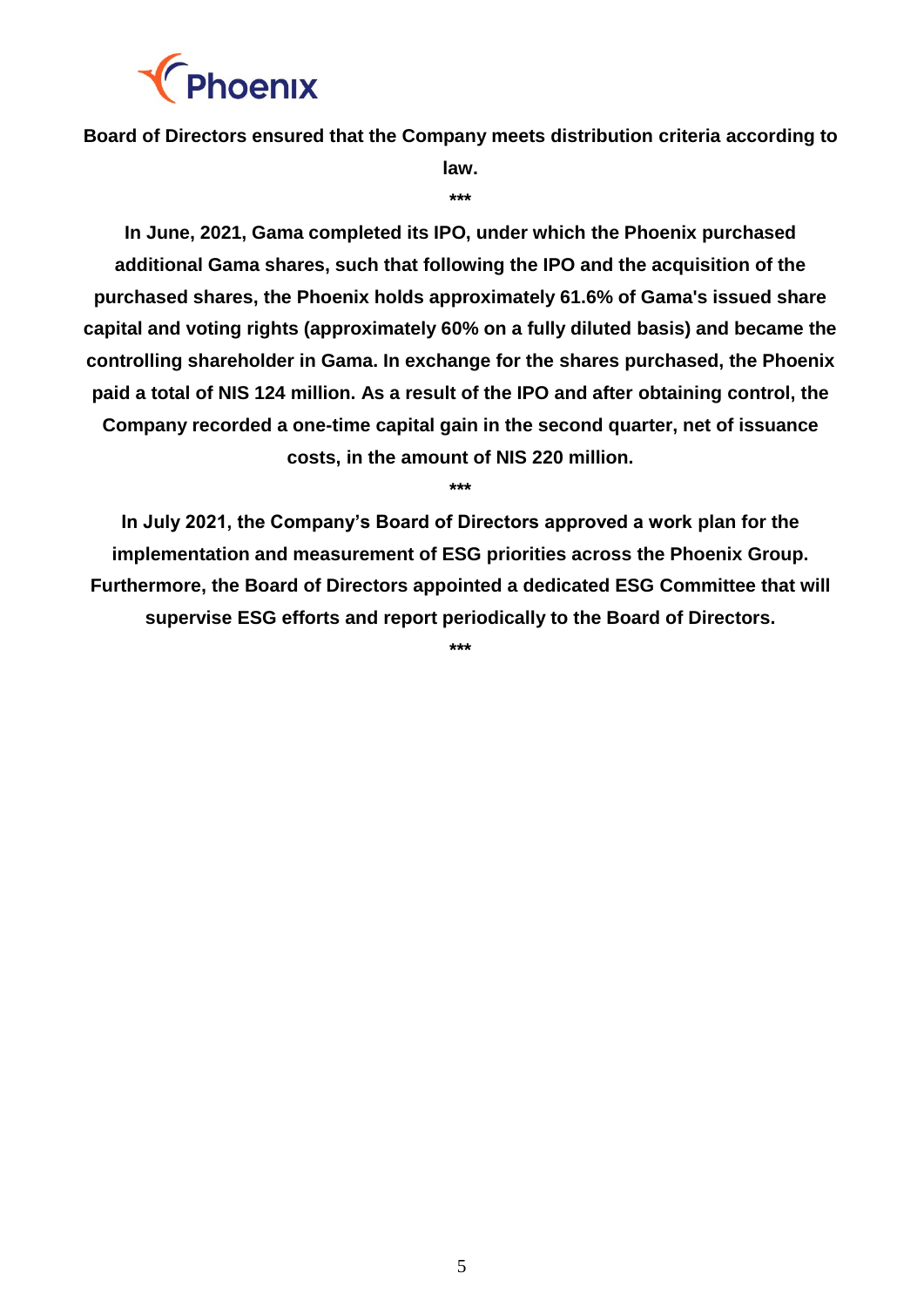

## **Assets under management**

#### **as of June 30, 2021**

### **Breakdown of pre-tax comprehensive profit in the first**



(\*) The income includes intra-group adjustments.

(\*\*) In view of its becoming the controlling shareholder in Gama, the Company decided to open a new segment - the credit segment.

## **Gross premiums, benefits contributions and investment contract proceeds** for the first half and

#### second quarter of 2021:



**The comprehensive profit attributed to the Group's shareholders** in the first half of 2021 (hereinafter - the "reporting period") amounted to NIS 1,153 million, compared with NIS 171 million in the corresponding period last year. The comprehensive profit attributed to the Group's shareholders in the second quarter of 2021 amounted to NIS 797 million, compared with a NIS 748 million comprehensive profit in the corresponding period last year.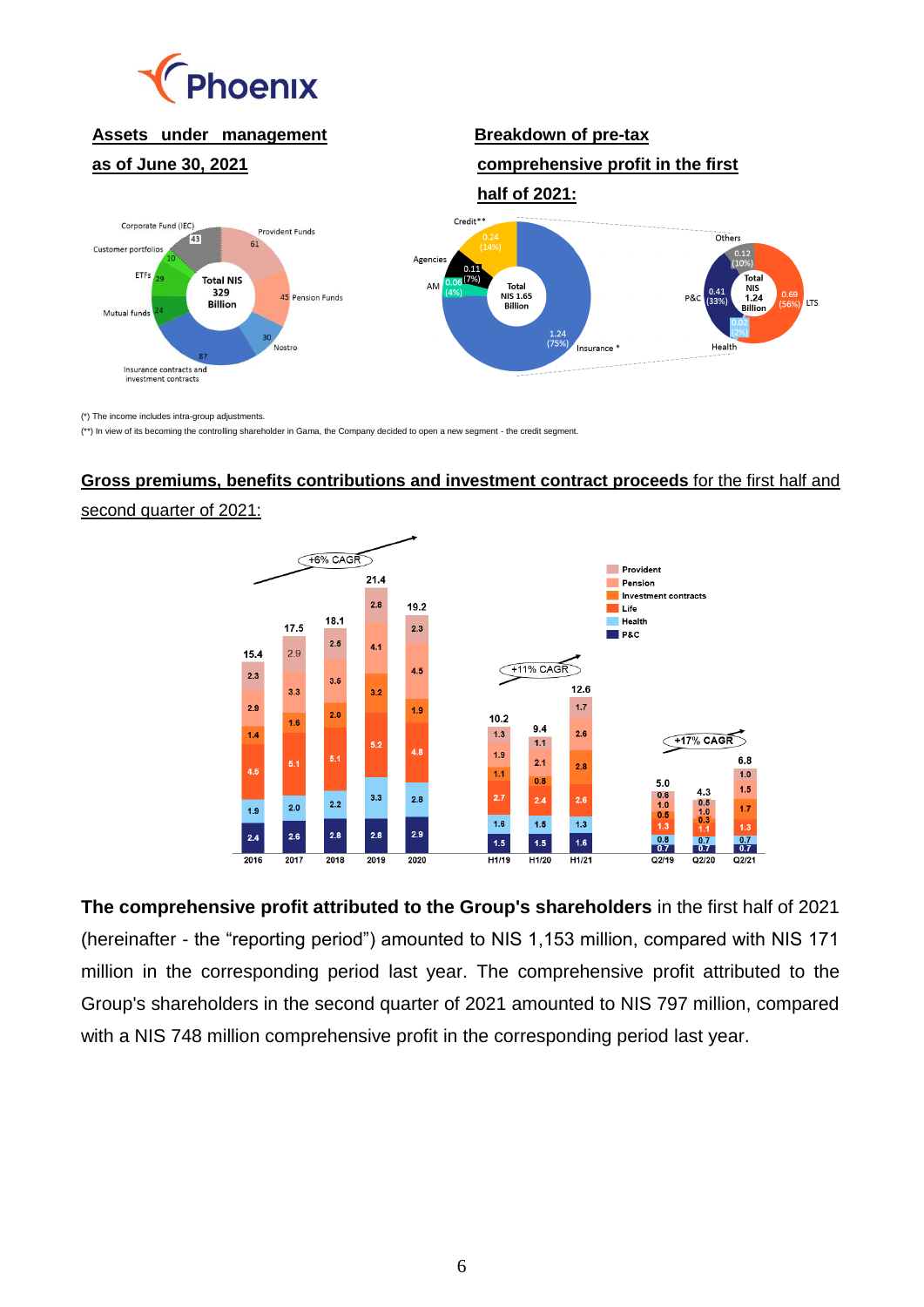

Set forth below is an analysis of the Company's results during the reporting period compared with the corresponding period last year (in NIS millions):<br> $\overbrace{S_{574\%+}}^{982+}$ 



**Following is an analysis of the Company's pre-tax profit sources** in the reporting period (in NIS million). In this analysis, a separation is made between the profit from operations and the effects of the capital market and special items, as detailed below:



(\*) Profitability analysis in insurance segments: The profitability analysis is based on a breakdown between underwriting profit, which assumes a real return of 3% (including variable management fees on the basis of the aforementioned rate, fixed management fees and financial margin on the same aforementioned rate) and between the profit stemming from nostro investment income and management fees above or below a real return of 3%, the effect of the interest rate, including changes in the K factor in life segment, and other special effects.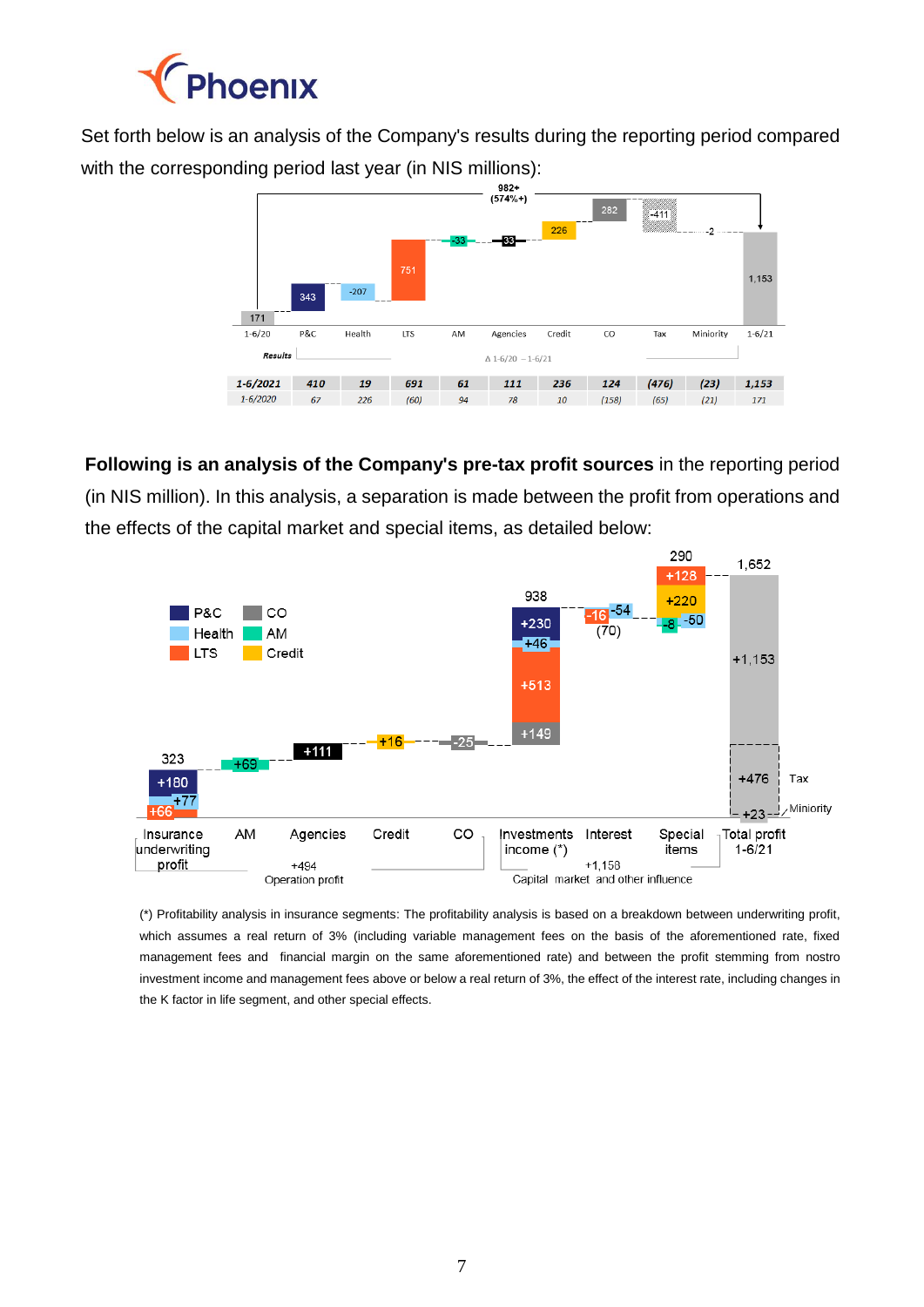

**Set forth below is an analysis of the interest rate effects and main special items effects,** 

**before tax,** during the reporting period and in the corresponding period last year (in NIS million):

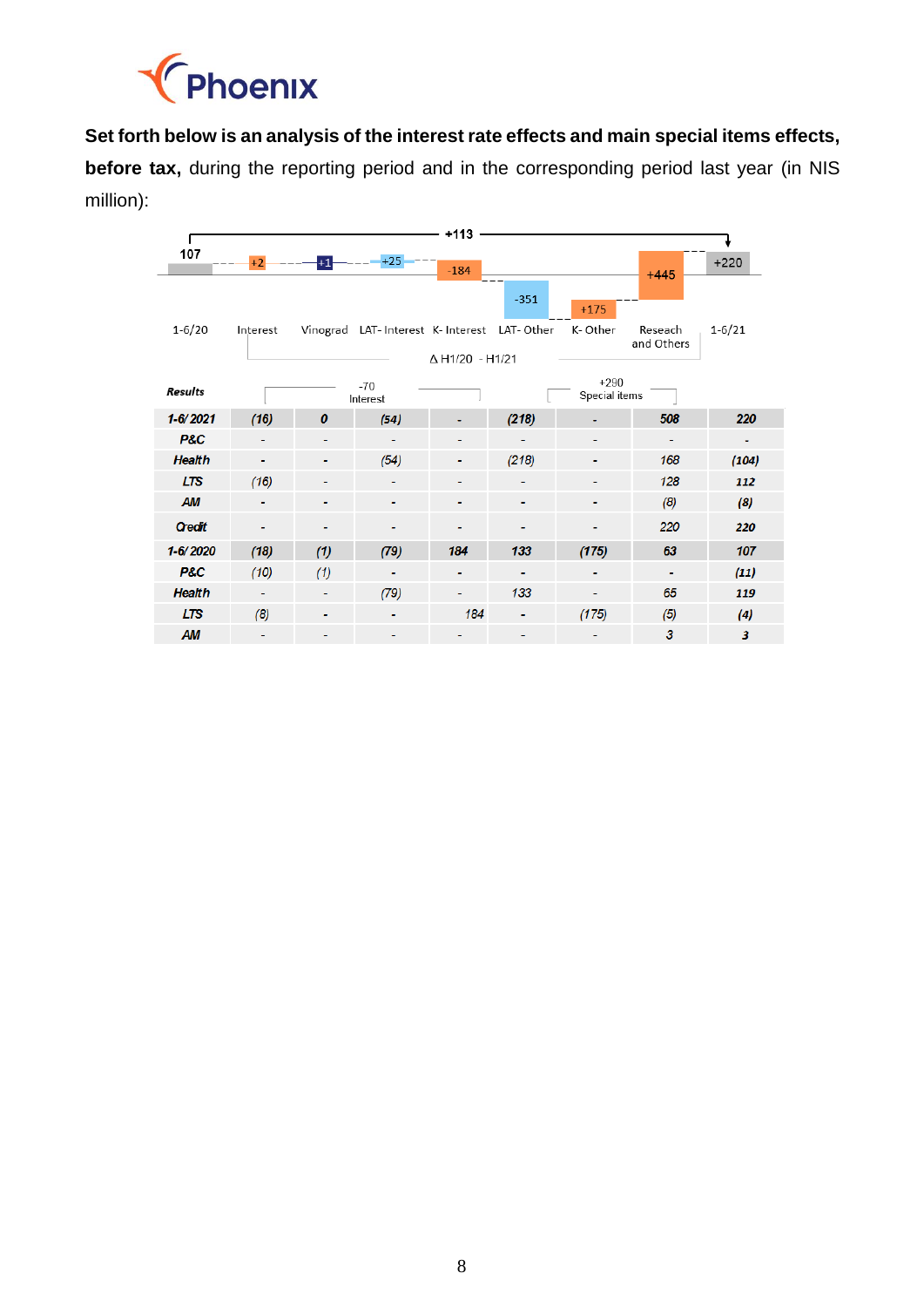

#### **P&C insurance**

In the reporting period, pre-tax comprehensive profit amounts to NIS 410 million compared to NIS 67 million in corresponding period last year.

The results during the reporting period were affected by financial market returns in Israel and globally compared with the decline in the corresponding period last year, mainly due to COVID-19. The increase in underwriting profit in H1/2021 compared to H1/2020 is due to the decrease of the insurance liabilities for previous years and due to the effect of weather damage and losses in the flight cancellation subsegment due to COVID-19 during the corresponding period last year.

#### **Life insurance and long-term savings**

The comprehensive pre-tax profit in H1/2021 amounted to NIS 691 million compared to a pre-tax comprehensive loss of NIS 60 million in the corresponding period last year.

#### **Life insurance**

The comprehensive profit in H1/2021 amounted to NIS 662 million compared to a comprehensive profit of NIS 67 million in the corresponding period last year. The results in the reporting period were mainly impacted by the increase in income from investments, effect of the change in interest rates and special items effects compared with the corresponding period last year.

The NIS 636 million increase in income from nostro investments stemmed mainly from the positive performance of financial markets in Israel and globally which resulted in the collection of variable management fees at a total amount of NIS 372 million in the reporting period, whereas during the corresponding period last year variable management fees were not collected due to the COVID-19 crisis; the increase in income from nostro investments was also caused by an increase in the financial margins on guaranteed return policies.

The impact of interest rates in the reporting period compared with the corresponding period last year caused a NIS 192 million decrease in profit mainly due to the increase in the interest rate curve in the corresponding period last year.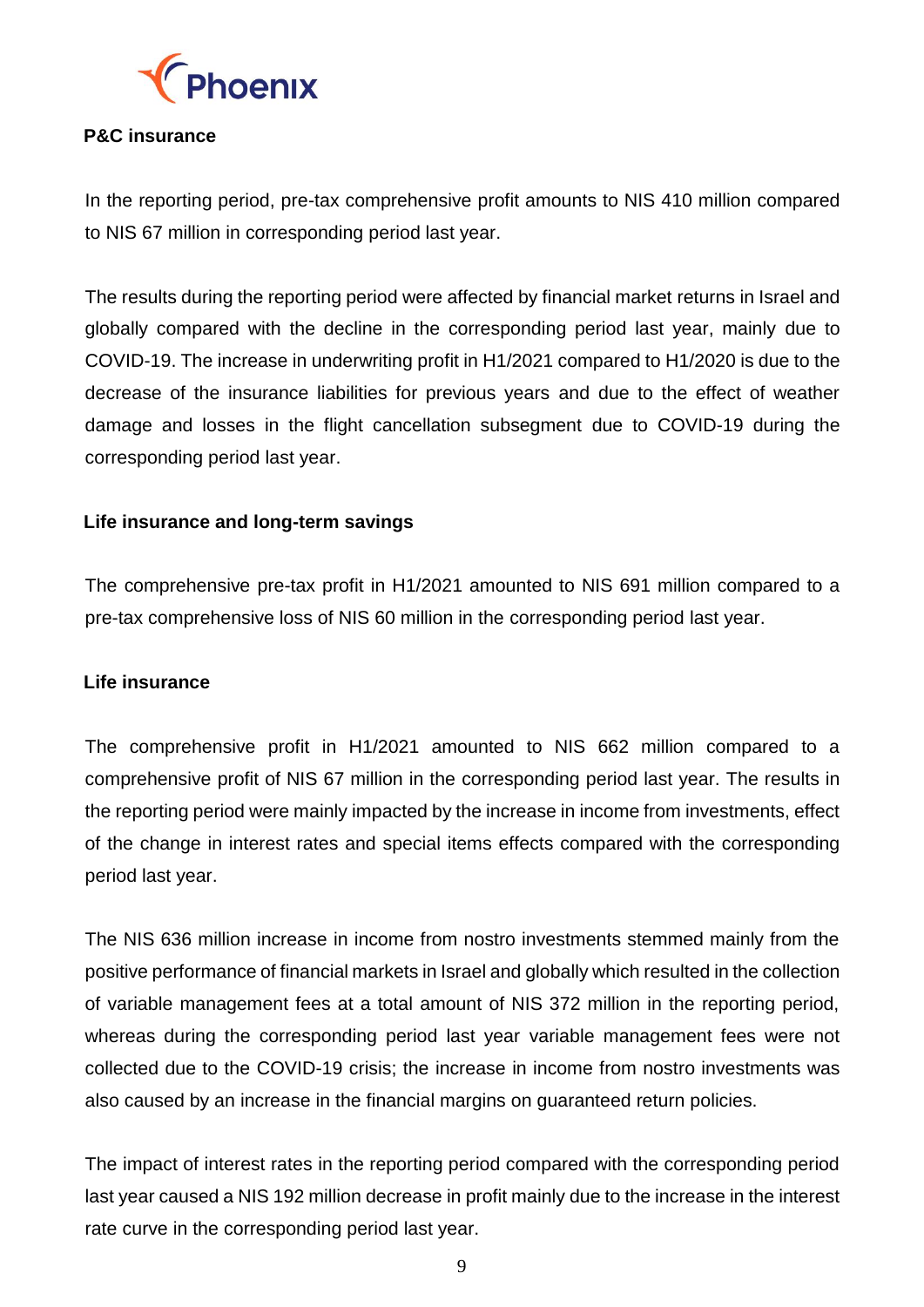

Non-recurring effects led to an increase in profit of NIS 308 million in the reporting period compared to the corresponding period last year. The increase stemmed from assumption changes and model updates in the reporting period, which led to a decrease in insurance liabilities in the amount of NIS 128 million compared to the corresponding period last year, in which the "deficit" in variable management fees impacted the K factor triggering a NIS 175 million decrease in insurance liabilities.

#### **Provident funds**

The pre-tax comprehensive profit in the reporting period amounted to NIS 20 million compared to NIS 15 million during the corresponding period last year.

The increase in profit over the corresponding period last year is mainly due to capital market returns in Israel and globally, which impacted both the margin in provident funds which guaranteed returns and in the investment income of the management company's nostro. The effect was partially offset by an increase in G&A expenses and in marketing and acquisition costs.

#### **Pension funds**

The pre-tax comprehensive profit in the reporting period amounted to NIS 9 million compared with a pre-tax comprehensive loss of NIS 8 million in the corresponding period last year. The increase in profit stemmed mainly from capital market gains in Israel and globally, which resulted in a NIS 5 million increase in the management company's income from nostro investments compared to corresponding period last year, and from a NIS 18 million increase in management fees, offset by an NIS 6 million increase in G&A expenses and marketing and acquisition costs.

#### **Health insurance**

In the reporting period, pre-tax comprehensive income amounted to NIS 19 million compared to NIS 226 million in the corresponding period last year. The results in the reporting period compared to the corresponding period last year were impacted mainly by an NIS 248 million decrease in profit as a result of special items effects. These effects were due to research and assumptions updates in the long-term care and health subsegments, which increased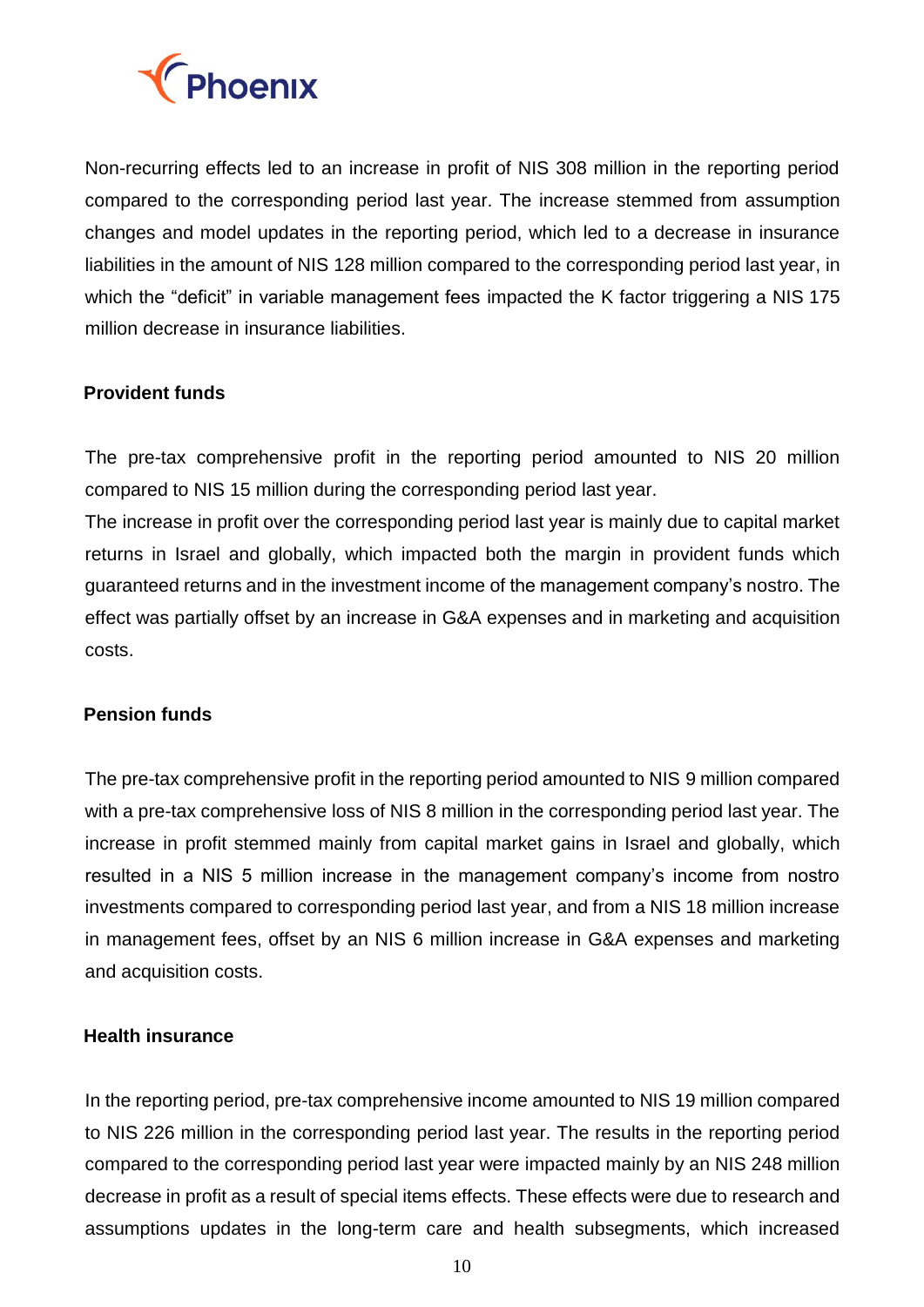

reserves by NIS 50 million in the reporting period, compared with changes mainly in research and actuarial assumptions, which decreased the insurance reserves in the corresponding period last year by NIS 198 million.

#### **Financial services / asset management (Excellence)**

The pre-tax comprehensive profit in the reporting period amounted to NIS 61 million compared to NIS 94 million in the corresponding period last year. The decrease in profit in the reporting period compared to the corresponding period last year was mainly due to high levels of market-making activity in the corresponding period, erosion of deposit margins and an increase in special item effects, mainly due to an increase in acquisition costs due to strategic growth of the private client brokerage business.

#### **Insurance agencies**

The pre-tax comprehensive profit in the reporting period amounted to NIS 111 million compared to NIS 78 million in the corresponding period last year. The increase in profit stems primarily from growth and increase in agencies' sales, as part of the implementation of the Company's strategy, and gains in capital markets in Israel and globally, which impacted the income from the Company's nostro investments.

#### **Credit**

Following the purchase of control in Gama and since the credit activity is significant for the Group, the Company's reports include a Credit segment, in which the core activity is currently Gama's operations.

The pre-tax comprehensive profit in the reporting period amounted to approximately NIS 236 million compared to approximately NIS 10 million during the corresponding period last year. The profit for the period includes a special effect in the amount of approximately NIS 220 million that reflects the profit resulting from the IPO and obtaining control, net of issuance expenses.